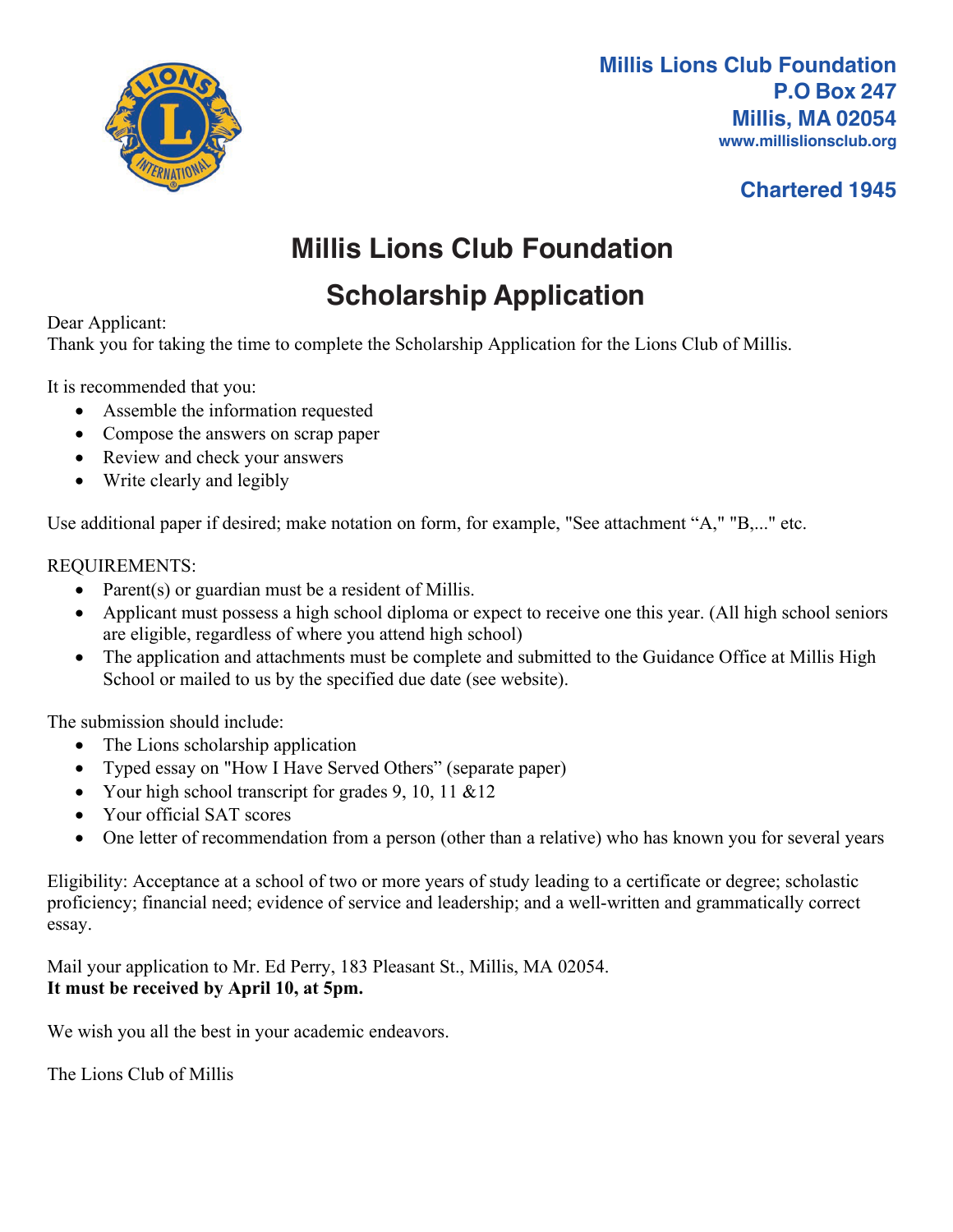

## **Lions Club of Millis, Inc. Scholarship Application**

| (First) | (Middle)                           |                                                                                                |                                                                                                                                                                                                                         |
|---------|------------------------------------|------------------------------------------------------------------------------------------------|-------------------------------------------------------------------------------------------------------------------------------------------------------------------------------------------------------------------------|
|         |                                    |                                                                                                |                                                                                                                                                                                                                         |
| (Town)  |                                    |                                                                                                | (Zip Code)                                                                                                                                                                                                              |
|         |                                    |                                                                                                |                                                                                                                                                                                                                         |
|         |                                    |                                                                                                |                                                                                                                                                                                                                         |
|         | <b>School/Grade or Occupation:</b> |                                                                                                |                                                                                                                                                                                                                         |
|         |                                    |                                                                                                |                                                                                                                                                                                                                         |
|         |                                    |                                                                                                |                                                                                                                                                                                                                         |
|         |                                    |                                                                                                |                                                                                                                                                                                                                         |
|         |                                    |                                                                                                |                                                                                                                                                                                                                         |
|         |                                    |                                                                                                |                                                                                                                                                                                                                         |
|         |                                    |                                                                                                |                                                                                                                                                                                                                         |
|         |                                    |                                                                                                |                                                                                                                                                                                                                         |
|         |                                    |                                                                                                |                                                                                                                                                                                                                         |
|         |                                    |                                                                                                |                                                                                                                                                                                                                         |
|         |                                    |                                                                                                |                                                                                                                                                                                                                         |
|         |                                    |                                                                                                |                                                                                                                                                                                                                         |
|         |                                    |                                                                                                |                                                                                                                                                                                                                         |
|         |                                    |                                                                                                |                                                                                                                                                                                                                         |
|         |                                    | Father's Name: 1990 1991 1992 1994<br><b>School Activities I Year(s) I Office or Award(s):</b> | Date:________________<br>(State)<br>Mother's Name: Manneled and Discover Control of Compation: Mother's Name: Manneled and Discover Compatible and<br>Out-of-School Activities. Organizations. Projects, Hobbies, etc.: |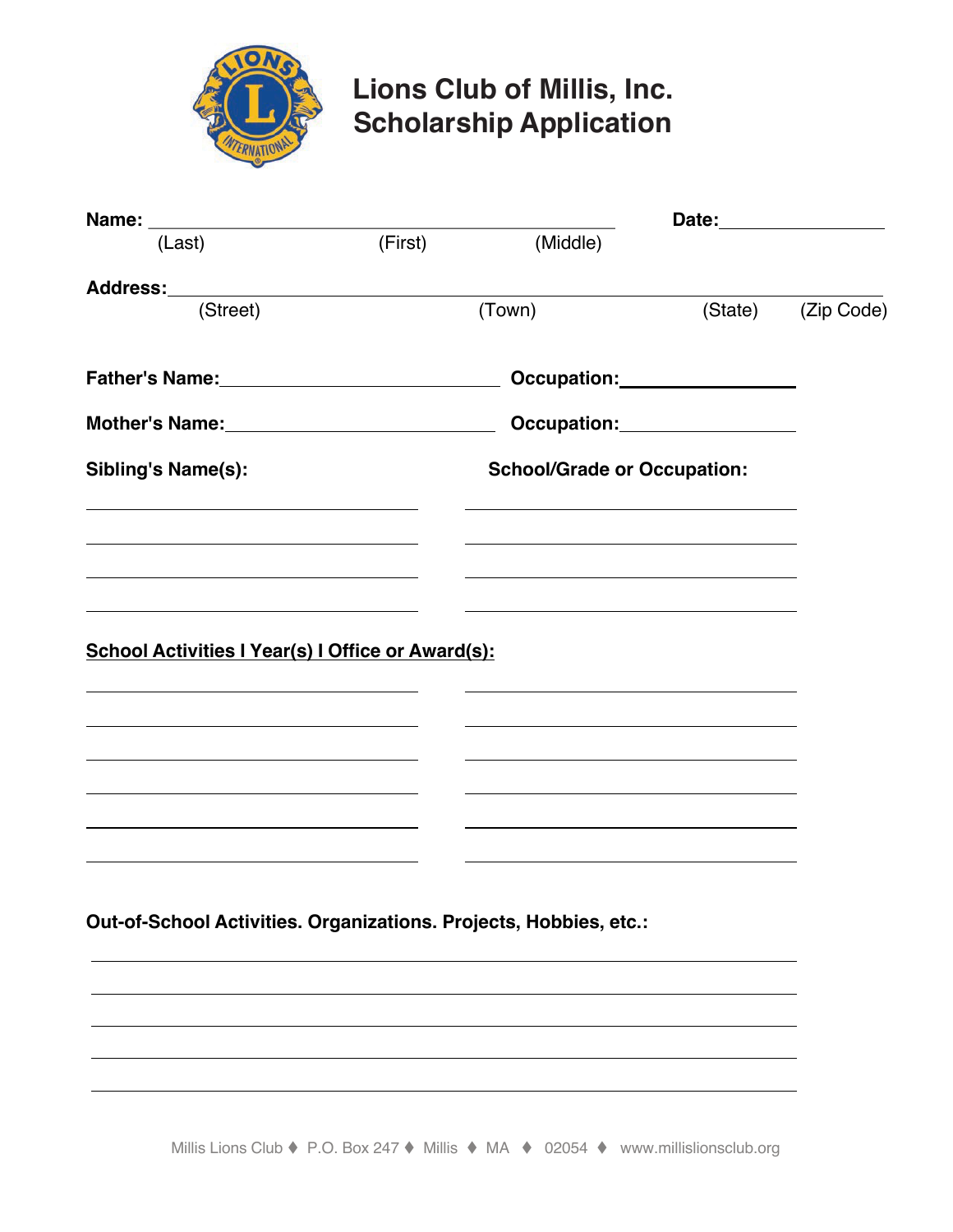

**Lions Club of Millis, Inc. Scholarship Application**

| <b>Employment History:</b>                                         |                                                                                                                                                                                                                                                                                                                                                                                                                      | <b>Dates</b>       | <b>Hrs. Per Week</b>                                                                                 |  |  |
|--------------------------------------------------------------------|----------------------------------------------------------------------------------------------------------------------------------------------------------------------------------------------------------------------------------------------------------------------------------------------------------------------------------------------------------------------------------------------------------------------|--------------------|------------------------------------------------------------------------------------------------------|--|--|
|                                                                    | $\frac{1}{\sqrt{1-\frac{1}{2}}\sqrt{1-\frac{1}{2}}\sqrt{1-\frac{1}{2}}\sqrt{1-\frac{1}{2}}\sqrt{1-\frac{1}{2}}\sqrt{1-\frac{1}{2}}\sqrt{1-\frac{1}{2}}\sqrt{1-\frac{1}{2}}\sqrt{1-\frac{1}{2}}\sqrt{1-\frac{1}{2}}\sqrt{1-\frac{1}{2}}\sqrt{1-\frac{1}{2}}\sqrt{1-\frac{1}{2}}\sqrt{1-\frac{1}{2}}\sqrt{1-\frac{1}{2}}\sqrt{1-\frac{1}{2}}\sqrt{1-\frac{1}{2}}\sqrt{1-\frac{1}{2}}\sqrt{1-\frac{1}{2}}\sqrt{1-\frac$ |                    |                                                                                                      |  |  |
| <u> 1980 - Johann Barn, fransk politik (f. 1980)</u>               | $\frac{1}{\sqrt{1-\frac{1}{2}}\sqrt{1-\frac{1}{2}}\sqrt{1-\frac{1}{2}}\sqrt{1-\frac{1}{2}}\sqrt{1-\frac{1}{2}}\sqrt{1-\frac{1}{2}}\sqrt{1-\frac{1}{2}}\sqrt{1-\frac{1}{2}}\sqrt{1-\frac{1}{2}}\sqrt{1-\frac{1}{2}}\sqrt{1-\frac{1}{2}}\sqrt{1-\frac{1}{2}}\sqrt{1-\frac{1}{2}}\sqrt{1-\frac{1}{2}}\sqrt{1-\frac{1}{2}}\sqrt{1-\frac{1}{2}}\sqrt{1-\frac{1}{2}}\sqrt{1-\frac{1}{2}}\sqrt{1-\frac{1}{2}}\sqrt{1-\frac$ |                    |                                                                                                      |  |  |
| <u> 1989 - Johann Barnett, fransk politik (d. 1989)</u>            |                                                                                                                                                                                                                                                                                                                                                                                                                      |                    |                                                                                                      |  |  |
| <b>Honors or Awards: (Include Competitions &amp; Contests)</b>     |                                                                                                                                                                                                                                                                                                                                                                                                                      |                    | Date Rec'd                                                                                           |  |  |
|                                                                    | the control of the control of the control of the control of the control of the control of the control of the control of the control of the control of the control of the control of the control of the control of the control                                                                                                                                                                                        |                    |                                                                                                      |  |  |
|                                                                    |                                                                                                                                                                                                                                                                                                                                                                                                                      |                    |                                                                                                      |  |  |
| Colleges to which you applied:                                     |                                                                                                                                                                                                                                                                                                                                                                                                                      |                    |                                                                                                      |  |  |
|                                                                    |                                                                                                                                                                                                                                                                                                                                                                                                                      |                    |                                                                                                      |  |  |
|                                                                    |                                                                                                                                                                                                                                                                                                                                                                                                                      |                    |                                                                                                      |  |  |
| College you plan to attend:<br><u> college</u> you plan to attend: |                                                                                                                                                                                                                                                                                                                                                                                                                      | Major:____________ |                                                                                                      |  |  |
| Residential Plans: ______ on Campus ______ Home ______ Apartment   |                                                                                                                                                                                                                                                                                                                                                                                                                      |                    |                                                                                                      |  |  |
| Estimate of First Year Expenses: (room & board, tuition, books) \$ |                                                                                                                                                                                                                                                                                                                                                                                                                      |                    |                                                                                                      |  |  |
| Did your parent(s) file a financial aid form? _____Yes ______ No   |                                                                                                                                                                                                                                                                                                                                                                                                                      |                    |                                                                                                      |  |  |
| found on green Student Aid Report (SAR) noted under the date)      |                                                                                                                                                                                                                                                                                                                                                                                                                      |                    | If "Yes", copy the figure from the FAFSA Acknowledgement under "Estimated Family Contribution" (EFC- |  |  |
|                                                                    | according to a standardized formula)                                                                                                                                                                                                                                                                                                                                                                                 |                    | \$_______________(This amount is calculated by the Student Assistance Program                        |  |  |
| How much can you contribute? \$                                    |                                                                                                                                                                                                                                                                                                                                                                                                                      |                    |                                                                                                      |  |  |